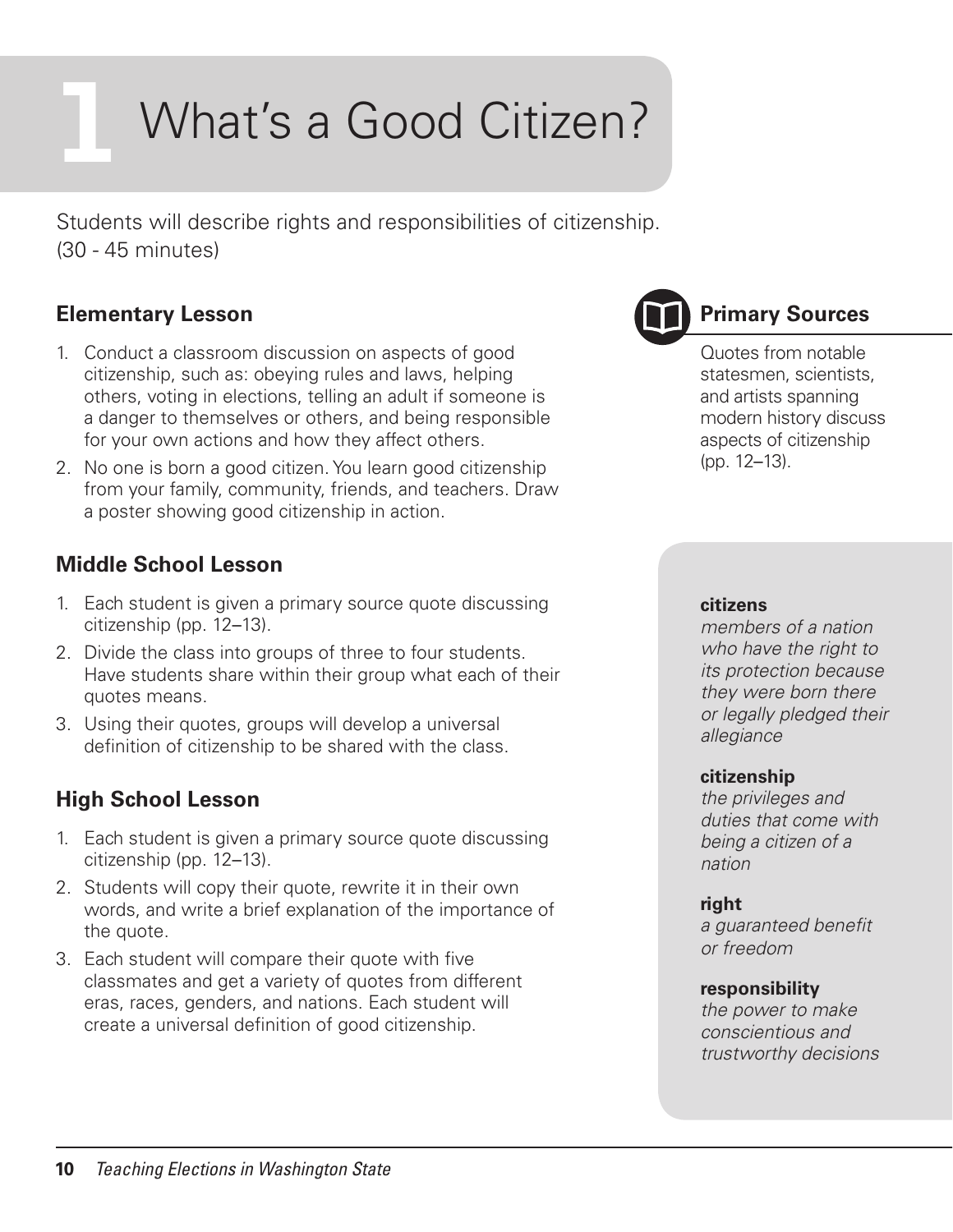

### **Homework**

Ask students to discuss with an adult what it means to be a good citizen, and write about their thoughts following the conversation. Here are some questions to discuss:

- What is the most important right of a citizen?
- What is the most important responsibility of a citizen?
- What is one thing you can do to help your community?

## **Assessment Questions**

**Elementary**: If a responsibility of citizenship is voting, why isn't it required?

**Middle & High School** (students may choose):

- 1. Part of citizenship is voting. If non-English speakers become naturalized citizens but are unable to read the ballot, have they been given their full rights as citizens?
- 2. Have students list and summarize pertinent court cases regarding 18-year-olds gaining suffrage (such as *Oregon v. Mitchell*, 1970). Include historical background regarding why they were granted suffrage and how voting relates to other responsibilities of citizenship 18-yearolds are expected to fulfill.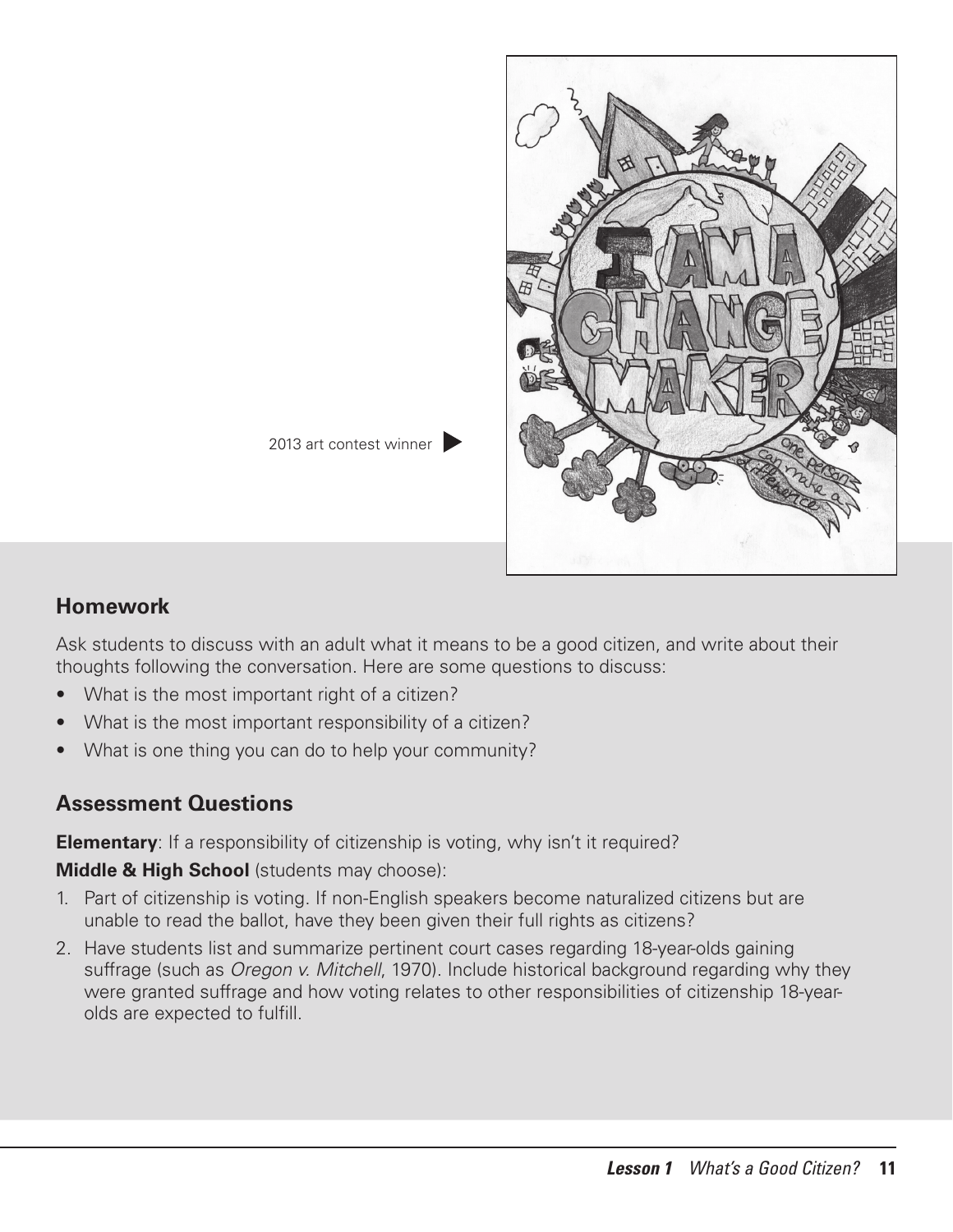## What's a good citizen?

Quotes for discussion

- **1. The Greek word for idiot, literally translated, means one who does not participate in politics. That sums up my conviction on the subject.** - Gladys Pyle, U.S. Senator from South Dakota (1890–1989)
- **2. Truth-telling, I have found, is the key to responsible citizenship. The thousands of criminals I have seen in 40 years of law enforcement have had one thing in common: every single one was a liar.**  - J. Edgar Hoover, first director of the FBI (1895–1972)
- **3. Every good citizen makes his country's honor his own, and cherishes it not only as precious but as sacred. He is willing to risk his life in its defense and is conscious that he gains protection while he gives it.**

- Andrew Jackson, 7th U.S. President (1767–1845)

**4. A generation that acquires knowledge without ever understanding how that knowledge can benefit the community is a generation that is not learning what it means to be citizens in a democracy.**

- Elizabeth L. Hollander, American author (1817–1885)

**5. The strength of the Constitution lies entirely in the determination of each citizen to defend it. Only if every single citizen feels duty bound to do his share in this defense are the constitutional rights secure.** - Albert Einstein, German-born American scientist and philosopher (1879–1955)

**6. It is not the function of our Government to keep the citizen from falling into error; it is the function of the citizen to keep the Government from falling into error.** 

- Robert H. Jackson, former U.S. Attorney General (1892–1954)

- **7. Bad officials are elected by good citizens who do not vote.** - George Jean Nathan, American journalist (1882-1958)
- **8. The job of a citizen is to keep his mouth open.**

- Gunter Grass, German poet, novelist, and playwright, 1999 Nobel Prize for Literature (b. 1927)

**9. As citizens of this democracy, you are the rulers and the ruled, the law-givers and the law-abiding, the beginning and the end.**

- Adlai Stevenson, former Illinois Governor and U.N. Ambassador (1900–1965)

**10. If I knew something that would serve my country but would harm mankind, I would never reveal it; for I am a citizen of humanity first and by necessity, and a citizen of France second, and only by accident.** 

- Charles de Montesquieu, French politician and philosopher (1689–1755)

#### **11. The tyranny of a prince in an oligarchy is not so dangerous to the public welfare as the apathy of a citizen in a democracy.**

- Charles de Montesquieu, French politician and philosopher (1689–1755)

**12. There can be no daily democracy without daily citizenship.** 

- Ralph Nader, American lawyer and four-time candidate for U.S. President (b. 1934)

**13. Never doubt that a small group of thoughtful, committed citizens can change the world; indeed, it's the only thing that ever has.** 

- Margaret Mead, American anthropologist (1901–1978)

- **14. The first requisite of a good citizen in this republic of ours is that he shall be able and willing to pull his own weight.**  - Theodore Roosevelt, 26th President of the U.S. (1858–1919)
- **15. We all have an obligation as citizens of this earth to leave the world a healthier, cleaner, and better place for our children and future generations.**

- Blythe Danner, American actress (b. 1943)

- **16. A community is like a ship; everyone ought to be prepared to take the helm.** - Henrik Ibsen, Norwegian playwright (1828–1906)
- **17. No one is born a good citizen; no nation is born a democracy. Rather, both are processes that continue to evolve over a lifetime. Young people must be included from birth. A society that cuts off from its youth severs its lifeline.**

- Kofi Annan, Ghanaian diplomat, former Secretary General of the United Nations, and Nobel Peace Prize recipient (b. 1938)